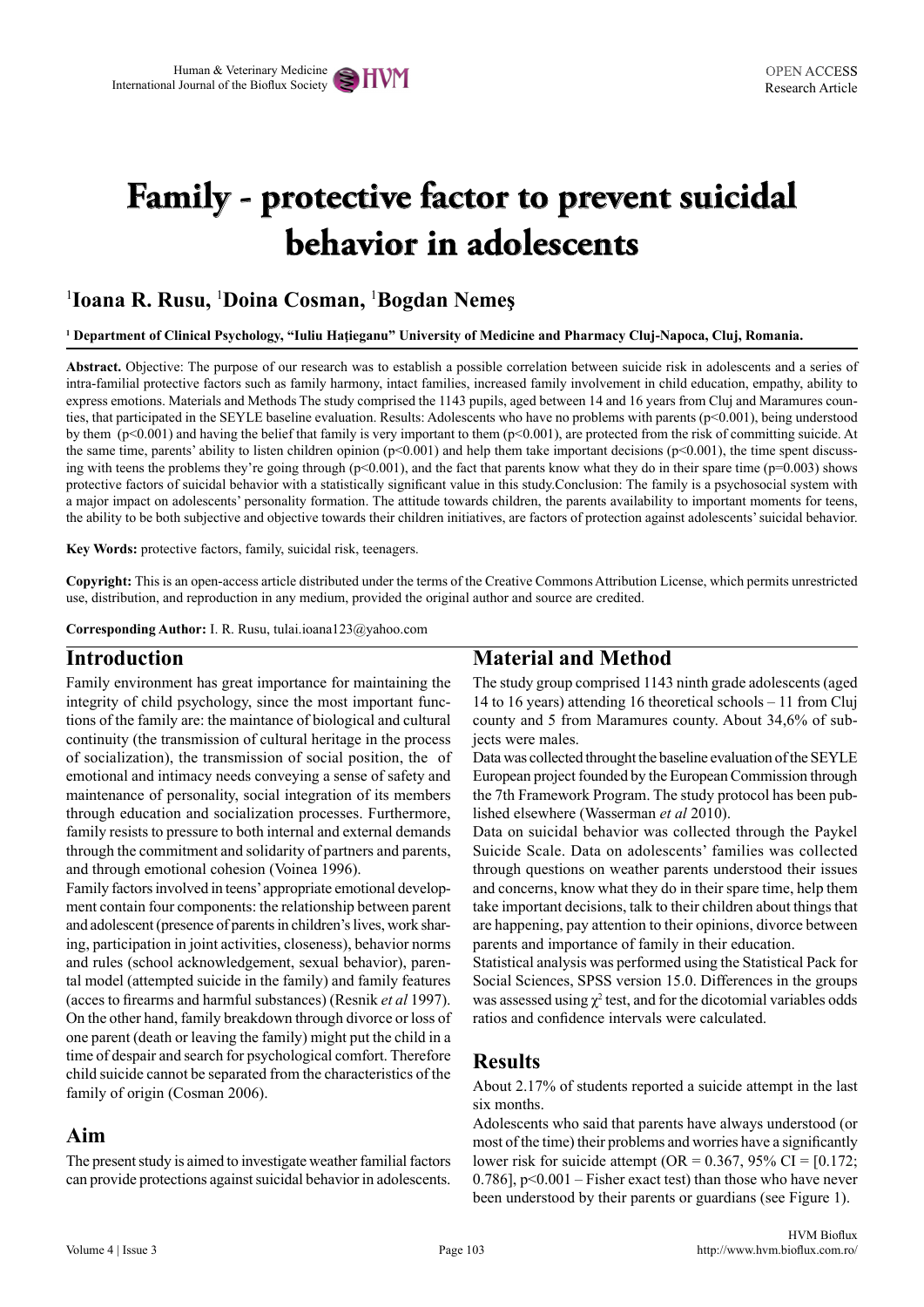

Figure 1. Parents understand their children

Adolescents whose parents know most of the time what they do, pose a risk to commit suicide significantly lower than those whose parents never or rarely knew what their children do (OR  $= 0.589, 95\% \text{ CI} = [0.362, 0.957], p = 0.003 - \text{Fisher exact test}$ (see Figure2).



Figure 2. Parents know what children do in their spare time

About 98.82% of students with no attempt to suicide said that family is very important  $(p<0.001)$  for them (see Figure 3).



Figure 3. Importance of family in adolescent life

Adolescents from families in which divorce did not occur show a significant lower risk of suicide attempts ( $OR = 0.856$ , 95%)  $CI = [0.712, 0.929] - p \le 0.001$  – Fisher exact test) as compared to families with divorced parents (see Figure 4).





Table 1. The other intra-familial factors for suicidal behavior to protect adolescents

|                                                                                      | Subjects without |               | <b>Subjects with</b><br>suicidal attempt suicidal attempt |               | <b>Results</b> |                    |
|--------------------------------------------------------------------------------------|------------------|---------------|-----------------------------------------------------------|---------------|----------------|--------------------|
|                                                                                      | N                | $\frac{0}{0}$ | N                                                         | $\frac{0}{0}$ | $\chi^2$       | P                  |
| <b>Parents</b><br>talk to their<br>children<br>about things<br>that are<br>happening | 581              | 98.81         | 7                                                         | 1.19          |                | $38.221 \le 0.001$ |
| Parents pay<br>attention to<br>their children<br>opinions                            | 643              | 98.78         | 8                                                         | 1.22          |                | $33.89 \le 0.001$  |
| <b>Parents help</b><br>them take<br>important<br>decisions                           | 551              | 98.92         | 6                                                         | 1.08          |                | $44.994 \le 0.001$ |
| <b>Students</b><br>who have no<br>problems with<br>parents                           | 772              | 99.35         | 5                                                         | 0.65          |                | $51.358 \le 0.001$ |

Having parents who always help adolescents make important decisions, take the time to talk to them about things that are happening, come see them when they have extracurricular activities, are aware of their opinion or what they say, are statistically significant protective factors against suicide attempts (see Tabel I). Favorable climate in the family, no problem with parents, also represent a protective factor against suicide attempts of adolescents reporting such situations, as compared to those who say that there are disagreements and misunderstandings in their families (RR = 0.294, 95% CI = [0.138, 0.629], p<0.001 – Fisher exact test).

#### **Discussion**

Our results show a number of important familial protective factors against adolescent suicide: no problems with parents; having parents that understand their issues and concerns, know what they do in their spare time, help them take important decisions,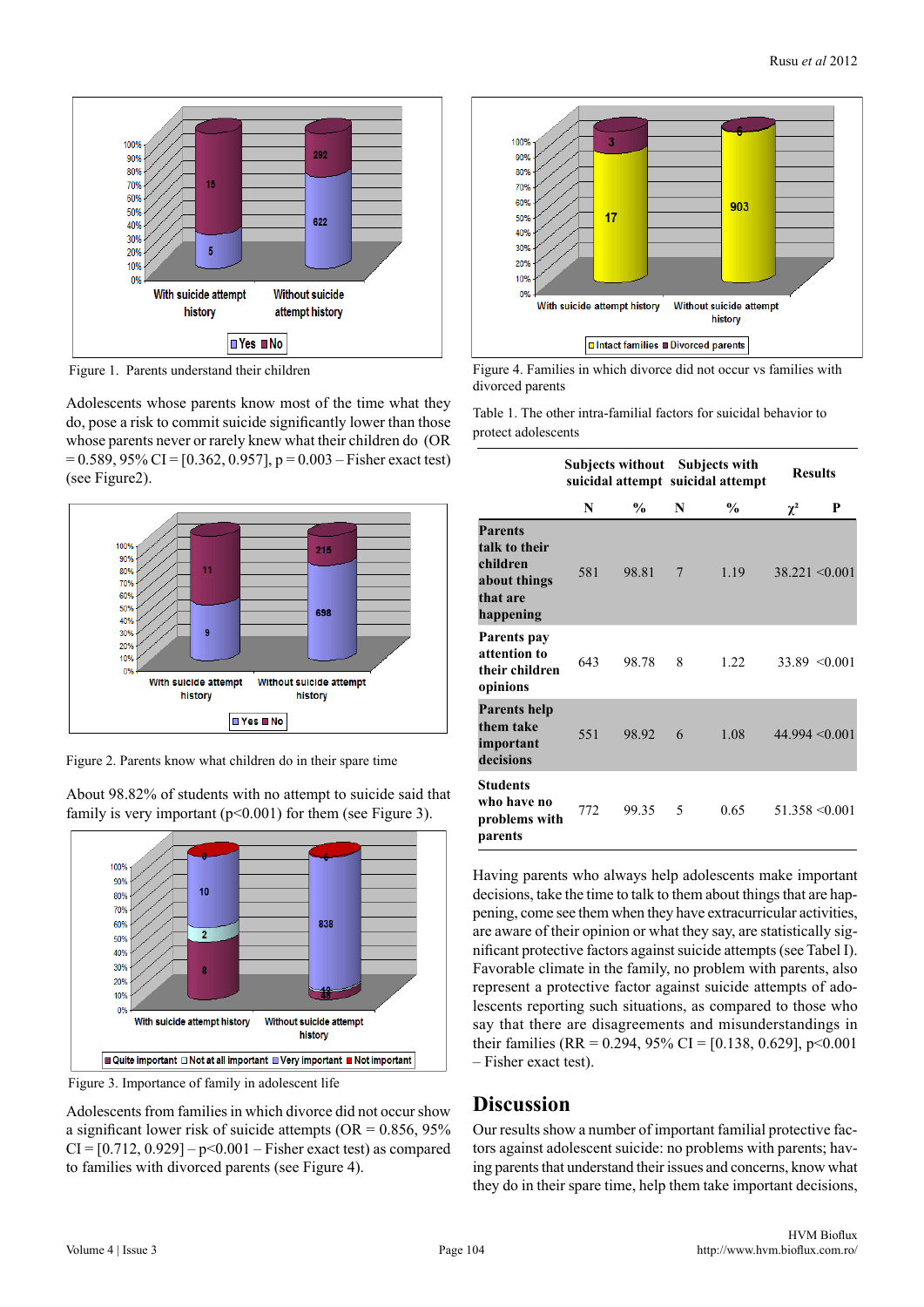talk to them about things that are happening and pay attention to their opinions.

Other studies had similar results. A study by Resnick and colleagues (Resnick *et al* 1997), which included a total of 12,118 students indicated that close contact between family members (i.e. the presence of parents during the important moments of the day and joint activities) has a significant influence on adolescent behavior, protecting them from harm (including self harm behavior). Another study by Blum, Forrester and colleagues, which included a total of 16,000 students revealed that family cohesion is a protective factor against suicide attempts in all age range (Blum *et al* 2003). Furthermore, longitudinal and cross-sectional studies on adolescents reveal that subjects who perceive family life in terms of commitment, shared interests and emotional support were between 3.5 to 5.5 times less likely to develop suicidal behavior compared with subjects with low levels of family cohesion and similar degree of depression and stress (Gould *et al* 2003). Similarly, our results show that parents who understand the issues and concerns of adolescents, being emotionally involved in their resolution, and support and encourage their children at decisive moments in life, provide a protective environment against the suicidal risk of adolescents. Adolescents who believe that parents are interested in their concerns most of the time or always show low risk to commit suicide. Also, of those who say that parents help in making important decisions, only 1.08% are at risk of suicide.

The study of Resnick and collaborators also showed a protective effect of high school expectations (Resnick *et al* 1997). Following the same line, in our study, adolescents who reported that their parents know what they do in their spare time are protected from suicide.

Complementary to the study of protective factors is the analysis of risk factors, which in many cases are their mirror pair. Spirito and colleagues observed that the problems and family conflicts are more common in the history of adolescents who had attempted suicide (Spirito 2006 ). Lewinsohn and colleagues, in a study in Oregon, noted that adolescents who had previous suicide attempts showed a more intense conflict than those without attempt (Lewinsohn *et al* 1996 ). Open conflicts (between spouses or between child and parent) seem to differentiate adolescents with suicidal attempts to control group (Hollenbeck *et al* 2003). Tishler and his team have reported similar conclusions, finding a rate of 52% of adolescents with suicidal attempt that stated that have problems with parents. Most times they feel rejected by one or both parents (Tishler *et al* 1981). Conversely, our results show that one of the factors that protect adolescents from suicide risk is the lack of problems with their parents.

In our study, another important protective factor against adolescent suicidal behavior were families in which divorce did not occur. Separation of parents is a risk factor intensively studied in the literature, our results confirming literature data that children with divorced parents are 22.7 times more likely to commit suicide (Adams *et al* 1994; Gould *et al* 1994).

# **Conclusions**

Active involvement of parents in the lives of adolescents (parents who help them to take important decisions, are interested in their education, know what they do in their spare time), are protective factors against suicide attempts in adolescents.

Furthermore, harmonious relationships between parents and adolescents, the ability to comunicate with their children and understanding their issues and concerns are also important protective factors against suicide attempts in adolescents.

### **References**

- Adams, D. M., Overholser M. A., Lehnert K. L., 1994. Perceived Family Functioning and Adolescent Suicidal Behavior. J Am Acad Child Adolesc Psychiatry 33:498-507.
- Blum, R., Halcon, L., Beuhring, T., et al, 2003 .Adolescent Health in the Caribbean : Risk and Protective Factors. Am J Public Health 93:456-460.
- Cosman, D., 2006. Compendiu de suicidologie. Casa Cărţii de Ştiintă.
- Gould, M. S., Fisher, P., Parides, M., Flory, M., Shaffer, D., 1996. Psychosocial risk factors of child and adolescent completed suicide. Arch Gen Psychiatry 53:1155-1162.
- Gould, M., Greenberg, T., Velting, D. M., Shaffer, D., 2003. Youth Suicide Risk and Preventive Interventions: A Review of the Past 10 Years. J Am Acad Child Adolesc Psychiatry 42:386-405.
- Hollenbeck, J., Dyl, J., Spirito, D. A.,2003. Social Factors: Family Functioning In: Spirito, D. A., Overholser, J. C. Evaluating and treating adolescent suicide attempters: from research to practice. pp. 170-184, Elsevier Science, San Diego.
- Lewinsohn, P. M., Rohde, P., Suley, J. R., 1996. Adolescent Suicidal Ideation and Attempts: Prevalence, Risk Factors and Clinical Implication. Clinical Psychology: Science and Practice 3(1):25-46.
- Resnick, M. D., Bearman, P. S., Blum, R. W., et al, 1997. Protecting Adolescents From Harm. JAMA 278:823-832.
- Spirito, A., 2006 Attempted and Completed Suicide in Adolescence. Annu Rev Clin Psychol 2:237-266.
- Tishler, C. L., McKenny, P. C., Morgan, K. C., 1981. Adolescent suicide attempts: some significant factors. Suicide Life Threat Behav 11(2):86-92.
- Voinea, M., 1996. Psihosociologia familiei. Editura Universităţii, Bucureşti.
- Wasserman, D., Carli, V., Apter, A., et al, 2010. Saving and Empowering Young Lives in Europe (SEYLE): a randomized controlled trial. BMC Public Health 10:192.

## **Authors**

- •Ioana R. Rusu, Clinical Psychology and Mental Health Department, "Iuliu Haţieganu" University of Medicine and Pharmacy, 43rd Victor Babeş Street, 400012, ClujNapoca, Cluj, Romania, EU, email: tulai.ioana123@yahoo.com.
- •Doina Cosman, Clinical Psychology and Mental Health Department, "Iuliu Haţieganu" University of Medicine and Pharmacy, 43rd Victor Babeş Street, 400012, Cluj-Napoca, Cluj, Romania, EU, email: dcosman@umfcluj.ro.
- •Bogdan Nemeş, Clinical Psychology and Mental Health Department, "Iuliu Haţieganu" University of Medicine and Pharmacy, 43rd Victor Babeş Street, 400012, Cluj-Napoca, Cluj, Romania, EU, email: nemes.bogdan@umfcluj.ro.